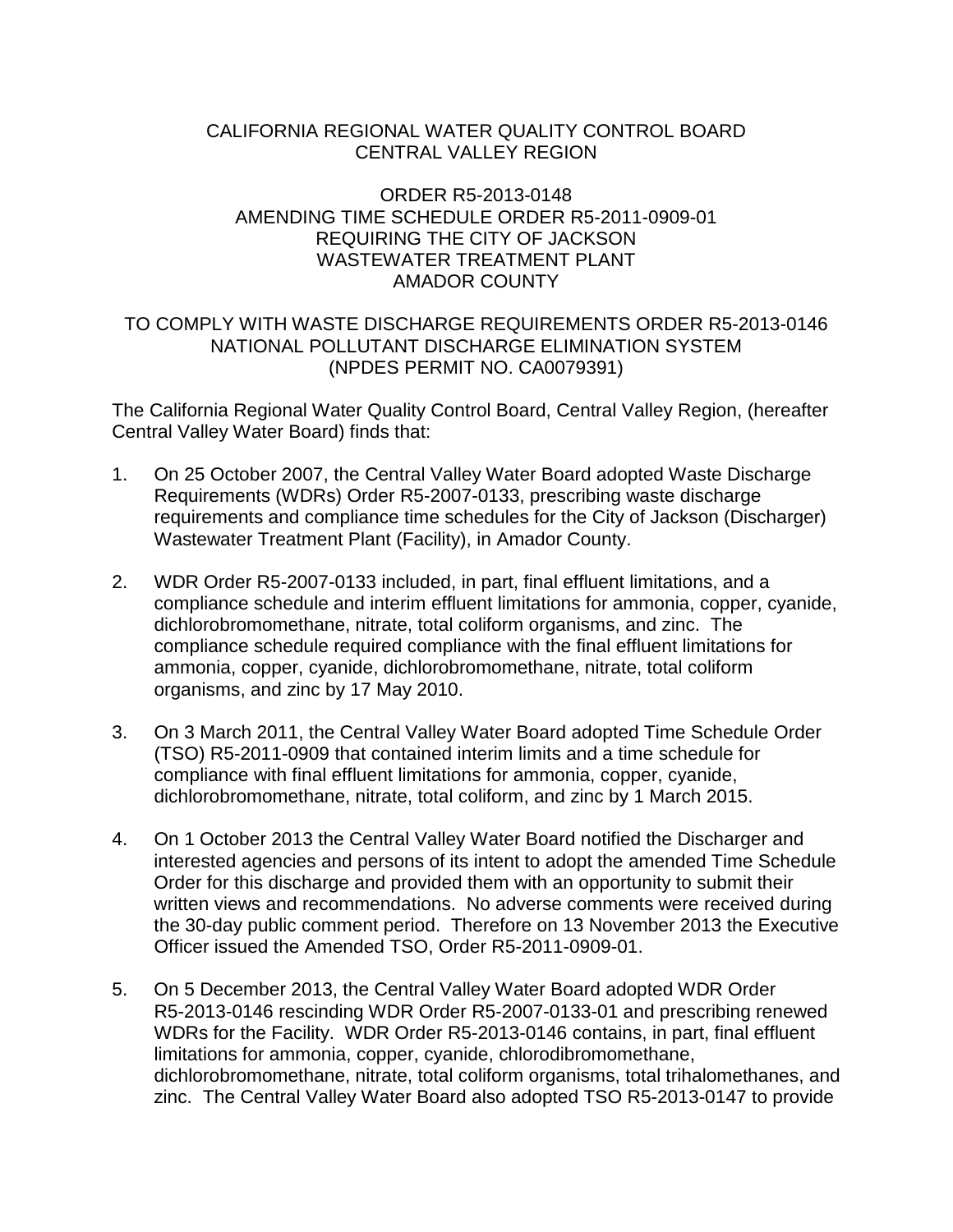a time schedule and interim limits for chlorodibromomethane and total trihalomethanes.

- 6. This Order amends TSO R5-2011-0909-01 to include reference to WDR Order R5-2013-0146 and to remove reference to WDR Order R5-2007-0133. This Order does not amend the time schedule for completion of intermediate tasks or with the final time schedule to achieve compliance with the final effluent limitations for ammonia, copper, cyanide, dichlorobromomethane, nitrate, total coliform organisms, and zinc. See Attachment A, amended TSO R5-2011-0909-02.
- 7. Issuance of this Order is exempt from the provisions of the California Environmental Quality Act (Public Resources Code, Section 21000, *et seq*.), in accordance with Section 15321(a)(2), Title 14, California Code of Regulations.
- 8. Issuance of this Order is exempt from the provisions of the California Environmental Quality Act (Pub. Resources Code, § 21000 et seq.) ("CEQA") pursuant to Water Code section 13389, since the adoption or modification of an NPDES permit for an existing source is statutorily exempt and this Order only serves to implement a NPDES permit. (*Pacific Water Conditioning Ass'n, Inc. v. City Council of City of Riverside* (1977) 73 Cal.App.3d 546, 555-556.).
- 9. On 5 December 2013, in Rancho Cordova, California, after due notice to the Discharger and all other affected persons, the Central Valley Water Board conducted a public hearing at which evidence was received to consider amending TSO R5-2010-0909-01 under California Water Code section 13300 to include reference to and to achieve compliance with WDR Order R5-2013-0146 adopted on 5 December 2013, and to continue protection from mandatory minimum penalties for ammonia, copper, cyanide, dichlorobromomethane, nitrate, total coliform organisms, and zinc. Final compliance with WDR Order R5-2013-0146 for ammonia, copper, cyanide, dichlorobromomethane, nitrate, total coliform organisms, and zinc remains 1 March 2015.

**IT IS HEREBY ORDERED THAT** pursuant to California Water Code Section 13300 and 13267, TSO R5-2011-0909-01 is amended as shown in underline/strikeout format in Attachment A.

Any person aggrieved by this action of the Central Valley Water Board may petition the State Water Board to review the action in accordance with California Water Code section 13320 and California Code of Regulations, title 23, sections 2050 and following. The State Water Board must receive the petition by 5:00 p.m., 30 days after the date of this Order, except that if the thirtieth day following the date of this Order falls on a Saturday, Sunday, or state holiday (including mandatory furlough days), the petition must be received by the State Water Board by 5:00 p.m. on the next business day. Copies of the law and regulations applicable to filing petitions may be found on the Internet at: [http://www.waterboards.ca.gov/public\\_notices/petitions/water\\_quality](http://www.waterboards.ca.gov/public_notices/petitions/water_quality) or will be provided upon request.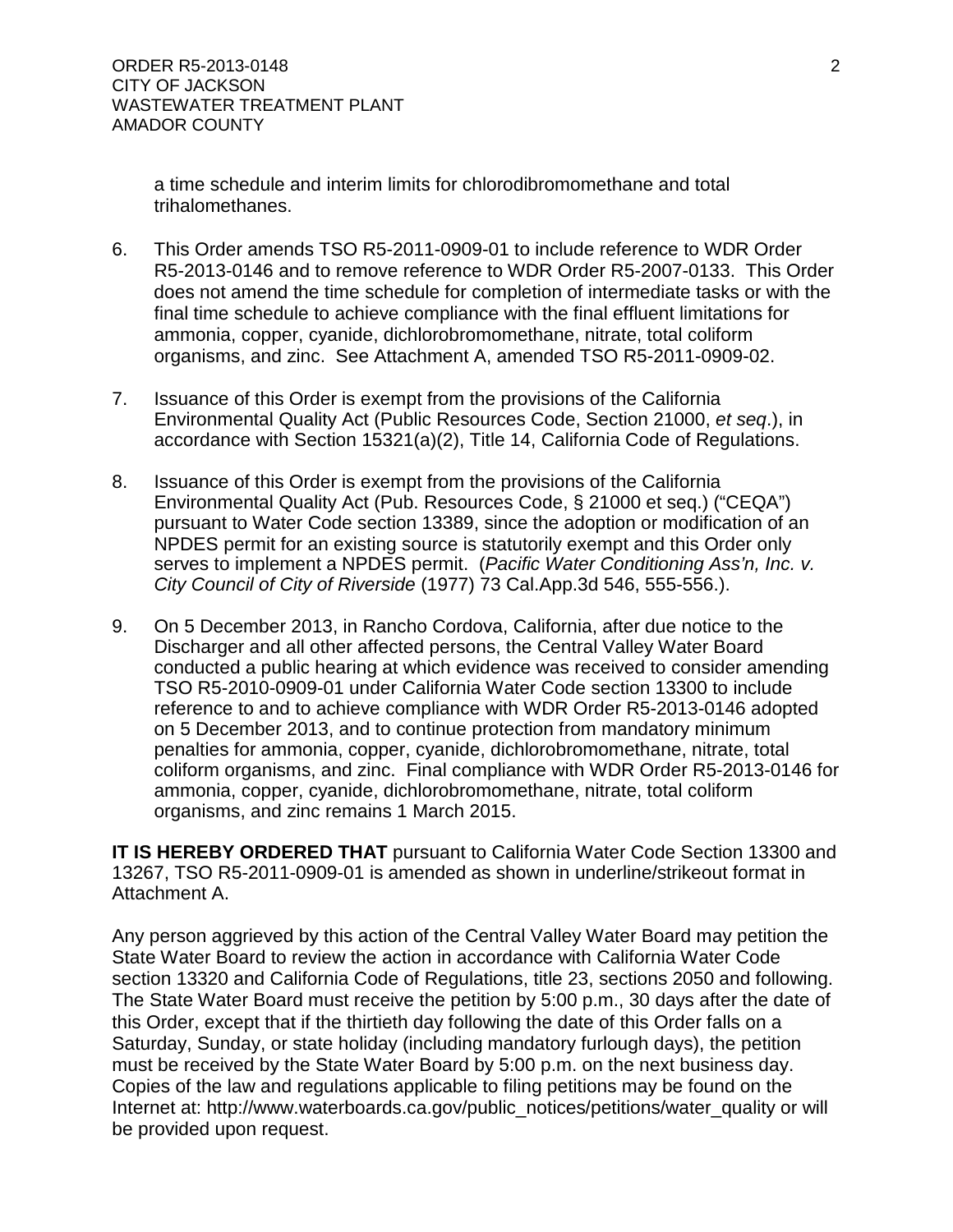### ORDER R5-2013-0148 3 CITY OF JACKSON WASTEWATER TREATMENT PLANT AMADOR COUNTY

I, PAMELA C. CREEDON, Executive Officer, do hereby certify the foregoing is a full, true, and correct copy of Order R5-2013-0148, adopted by the California Regional Water Quality Control Board, Central Valley Region, on 5 December 2013.

*Original Signed by*

PAMELA C. CREEDON, Executive Officer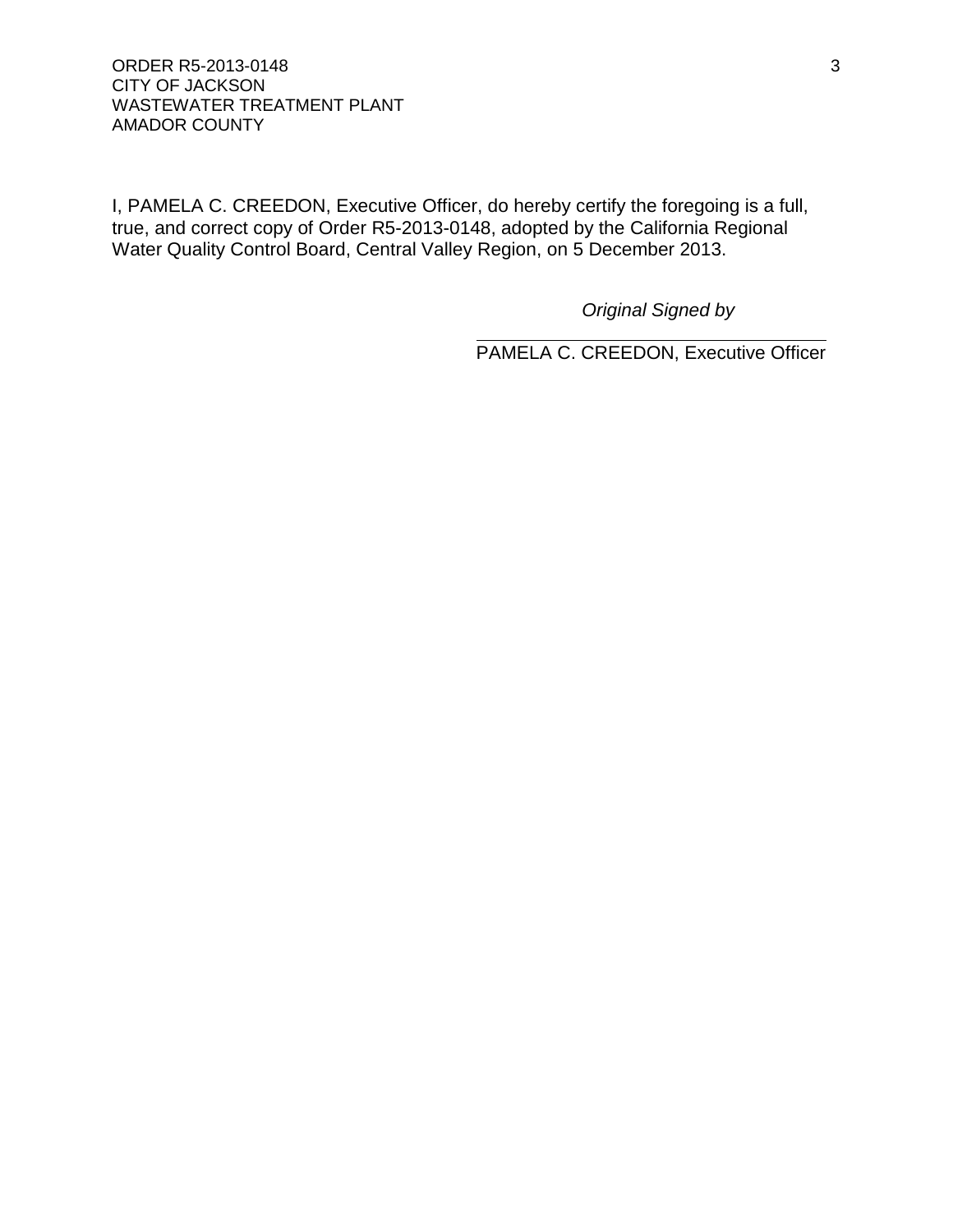# **Attachment A**

# CALIFORNIA REGIONAL WATER QUALITY CONTROL BOARD CENTRAL VALLEY REGION

## TIME SCHEDULE ORDER R5-2011-0909-0102 (as amended by Order R5-2013-09020148)

# REQUIRING THE CITY OF JACKSON WASTEWATER TREATMENT PLANT AMADOR COUNTY

# TO COMPLY WITH REQUIREMENTS PRESCRIBED IN ORDER R5-2007-0133-01 (NPDES PERMIT CA0079391)

The California Regional Water Quality Control Board, Central Valley Region, (Central Valley Water Board) finds that:

- 1. On 4 October 20125 December 2013, the Central Valley Water Board adopted Waste Discharge Requirements (WDR) Order R5-20072013-0133-010146, for the City of Jackson (Discharger) Wastewater Treatment Plant (Facility), Amador County. The Central Valley Water Board also adopted Time Schedule Order R5-2013-0147 to provide a time schedule and interim limits for chlorodibromomethane and total trihalomethanes. For the purposes of this Order, the City of Jackson is hereafter referred to as "Discharger" and the City of Jackson Wastewater Treatment Plant is hereafter referred to as "Facility".
- 2. WDR Order R5-20072013-0133-010146 section IV.A.1 includes, in part, the following final effluent limitations:
	- *a. The Discharger shall maintain compliance with the effluent limitations specified in Table 6:*

|                                 |            |            |         |                | <b>Effluent Limitations</b> |               |  |  |
|---------------------------------|------------|------------|---------|----------------|-----------------------------|---------------|--|--|
| Parameter                       | Units      | Average    | Average | <b>Maximum</b> | Instantaneous               | Instantaneous |  |  |
|                                 |            | Monthly    | Weekly  | Daily          | Minimum                     | Maximum       |  |  |
| Ammonia Nitrogen, Total         | mg/L       | 2.3        |         | 5.5            |                             |               |  |  |
| (as N)                          | lbs/day    | <u> 14</u> |         | $\frac{33}{2}$ |                             |               |  |  |
| <del>Aluminum. Total</del>      | $\mu g/L$  | 71.2       |         | 442.9          |                             |               |  |  |
| Recoverable                     |            |            |         |                |                             |               |  |  |
| Copper, Total                   | $\mu q/L$  | 3.223.9    |         | 6.466.2        |                             |               |  |  |
| Recoverable                     |            |            |         |                |                             |               |  |  |
| Cyanide, Total                  | $\mu$ g/L  | 4.264.2    |         | 8.548.8        |                             |               |  |  |
| Dichlorobromomethane            | $\mu$ g/L  | 0.56       |         | 1.12           |                             |               |  |  |
| Nitrate (as $N\Theta_3$ )       | mq/L       | 4510       |         |                |                             |               |  |  |
| <b>Total Coliform Organisms</b> | MPN/100 mL |            |         |                |                             | 240           |  |  |
| Zinc, Total Recoverable         | $\mu$ g/L  | 30.0042    |         | 60.0057        |                             |               |  |  |

## **Table 6. Effluent Limitations**

<span id="page-3-0"></span>*f. Ammonia. The following effluent limitations for ammonia are effective from 18 May 2010 until 5 years following the date of adoption of this Order:*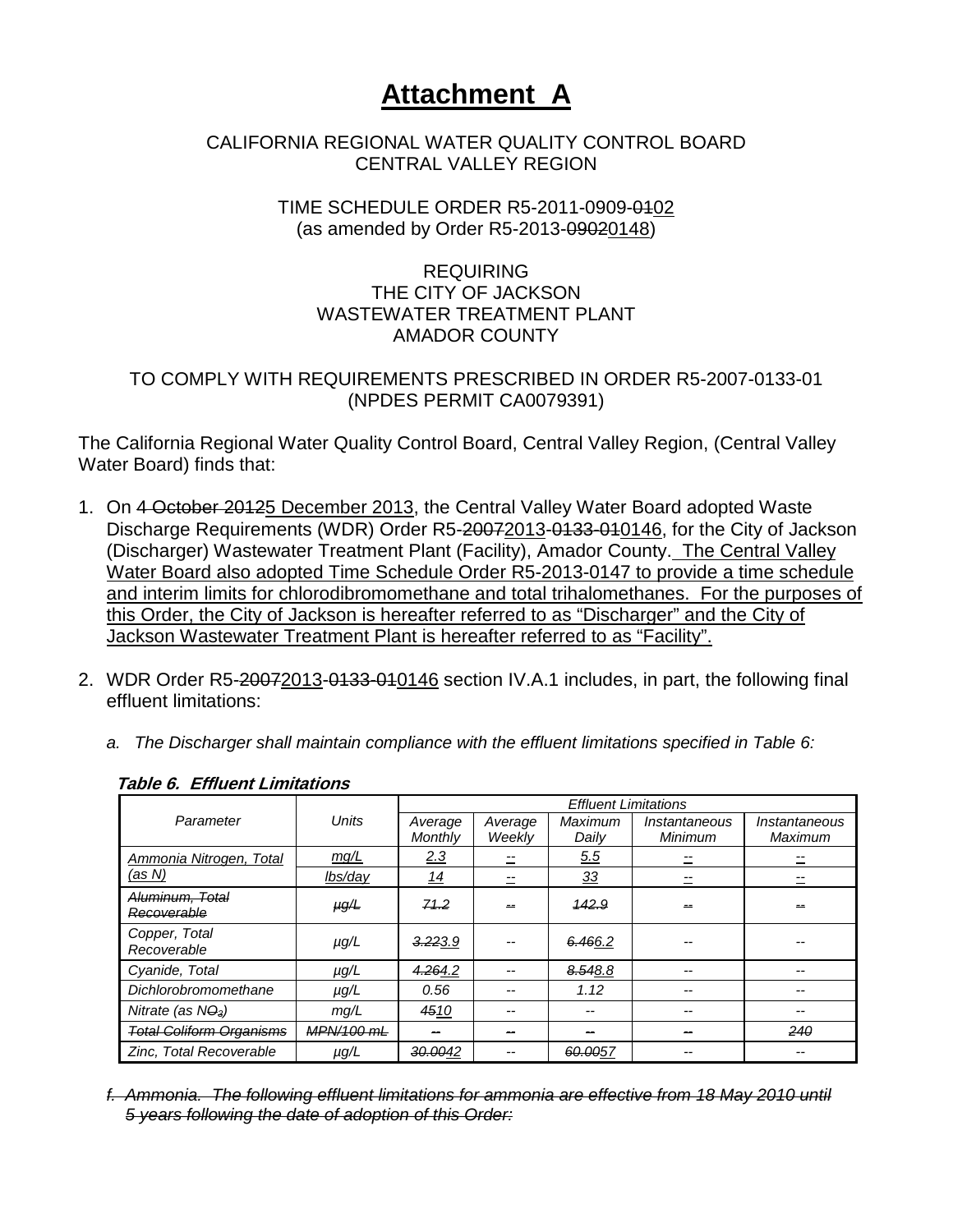*i. 1.2 mg/L, as an Average Monthly Effluent Limitation; and ii. 4.2 mg/L, as a Maximum Daily Effluent Limitation.*

- *g. Ammonia. The following effluent limitations for ammonia become effective 5 years following the date of adoption of this Order:*
	- *i. 1.0 mg/L, as an Average Monthly Effluent Limitation; and ii. 3.7 mg/L, as a Maximum Daily Effluent Limitation.*
- *e. Turbidity. Effluent turbidity shall not exceed:*

*i. 2 NTU, as a daily average; ii. 5 NTU, more than 5% of the time within a 24-hour period; and iii. 10 NTU, at any time.*

*f.e. Total Coliform Organisms. Effluent total coliform organisms shall not exceed:*

*i. 2.2 most probable number (MPN) per 100 mL, as a 7-day median; and ii. 23 MPN/100 mL, more than once in any 30-day period.; and ii.iii. 240 MPN/100 mL, at any time.*

3. This amended TSO R5-2011-0909-02 reflects the new WDRs adopted on 5 December 2013 and maintains the compliance schedules for ammonia, copper, cyanide, dichlorobromomethane, nitrate, total coliform organisms, and zinc contained in TSO R5-2011-0909-01 for compliance with the final effluent limits by 1 March 2015.

# **Need for Time Schedule Extension and Legal Basis**

- 43.On 11 January and 20 May 2010, the Discharger submitted requests for additional time to comply with the final effluent limitations for aluminum, ammonia, copper, cyanide, dichlorobromomethane, nitrate, total coliform organisms, turbidity and zinc.
- 54.In a report dated 12 August 2011, the Discharger proposed a suite of Facility upgrades with a projected schedule to achieve compliance with the final effluent limitations for aluminum, ammonia, copper, cyanide, dichlorobromomethane, nitrate, total coliform organisms, turbidity and zinc by 1 March 2015.

## **Mandatory Minimum Penalties**

65.California Water Code sections 13385(h) and (i) require the Central Valley Water Board to impose mandatory minimum penalties (MMPs) upon dischargers that violate certain effluent limitations. California Water Code section 13385(j)(3) exempts the discharge from mandatory minimum penalties "*where the waste discharge is in compliance with either a cease and desist order issued pursuant to Section 13301 or a time schedule order issued pursuant to Section 13300 or 13308, if all the* [specified] *requirements are met...for the purposes of this subdivision, the time schedule may not exceed five years in length...*".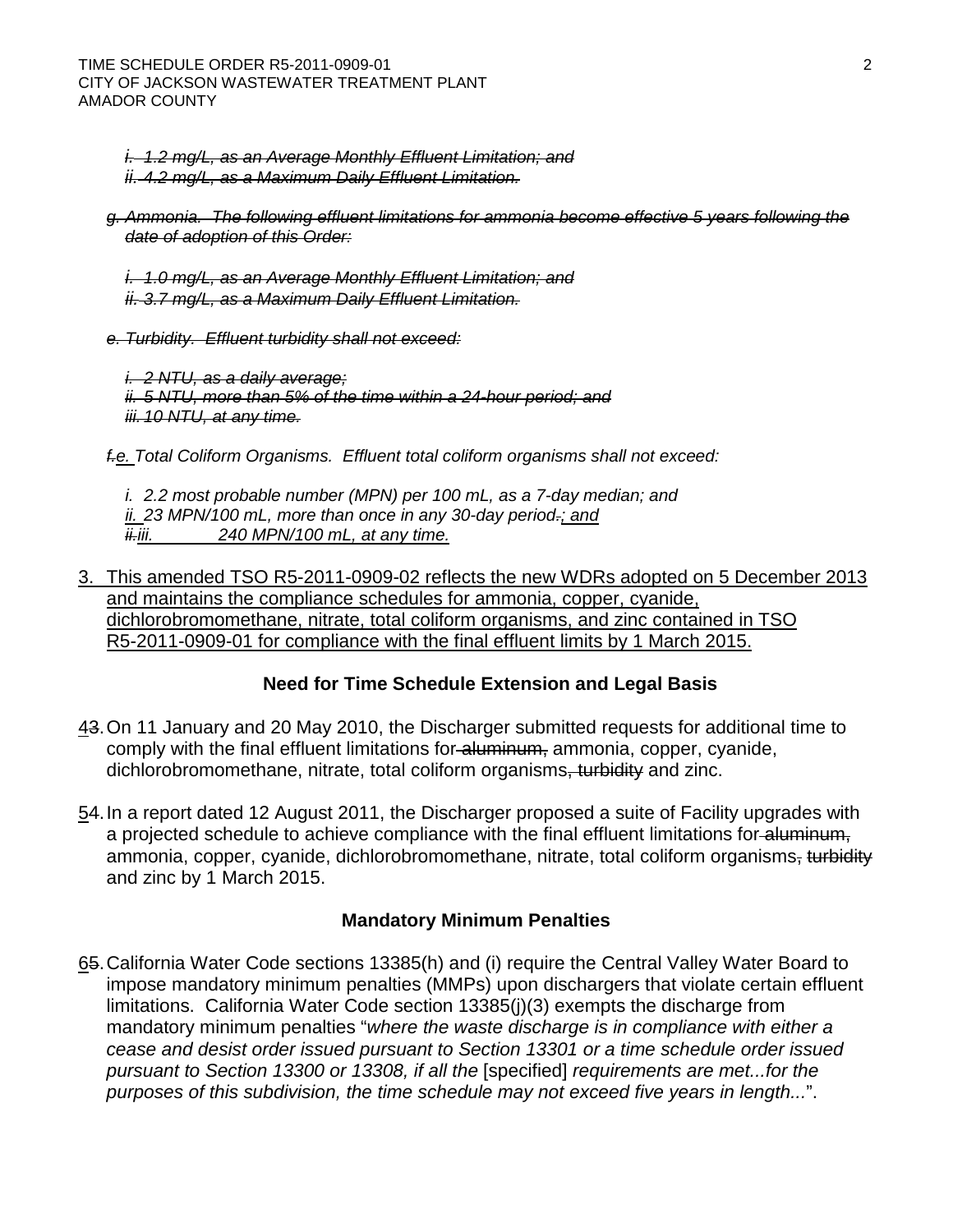- 76.Per the requirements of California Water Code section 13385(j)(3), the Central Valley Water Board finds that:
	- a. This Order specifies the actions that the Discharger is required to take in order to correct the violations that would otherwise be subject to California Water Code section 13385(h) and (i).
	- b. To comply with final effluent limitations, the Discharger proposed improvements to the secondary process, filter, and disinfection system. The Discharger also proposed site specific water quality studies to bring forth information for future potential modification of effluent limitations if the proposed improvements do not result in full compliance. The final effluent limitations for aluminum, ammonia, copper, cyanide, dichlorobromomethane, nitrate, total coliform organisms, turbidity and zinc were new, more stringent, or modified regulatory requirements in previous Order R5-2007-0133-01 that became applicable to the waste discharge after the effective date of the waste discharge requirements (14 December 2007) and after 1 July 2000. New or modified control measures are necessary in order to comply with the final effluent limitations. The new or modified control measures cannot be designed, installed, and put into operation within 30 calendar days.
	- c. This Order establishes a time schedule to bring the waste discharge into compliance with the effluent limitations that is as short as possible, taking into account the technological, operational, and economic factors that affect the design, development, and implementation of the control measures that are necessary to comply with the effluent limitations.
- 87.By statute, a Cease and Desist Order or Time Schedule Order may provide protection from MMPs for no more than five years.
- 98.Violations of final effluent limitations in WDR Order R5-2007-0133-01 for aluminum, ammonia, copper, cyanide, dichlorobromomethane, nitrate, total coliform organisms, turbidity, and zinc have not previously been protected from mandatory minimum penalties. Compliance with this Order exempts the Discharger from mandatory minimum penalties for violations of the final effluent limitations for aluminum, ammonia, copper, cyanide, dichlorobromomethane, nitrate, total coliform organisms, turbidity, and zinc from the date of this Order until 1 March 2015.
- 109. In accordance with California Water Code section 13385(j)(3)(C), the total length of protection from mandatory minimum penalties for the final effluent limitations listed in Finding 8 above, does not exceed five years.
- 110. This Order provides a time schedule for completing the actions necessary to ensure compliance with the final effluent limitations for aluminum, ammonia, copper, cyanide, dichlorobromomethane, nitrate, total coliform organisms, turbidity, and zinc, contained in WDR Order R5-2013-01462007-0133-01. Since the time schedule for completion of actions necessary to bring the waste discharge into compliance exceeds one year, this Order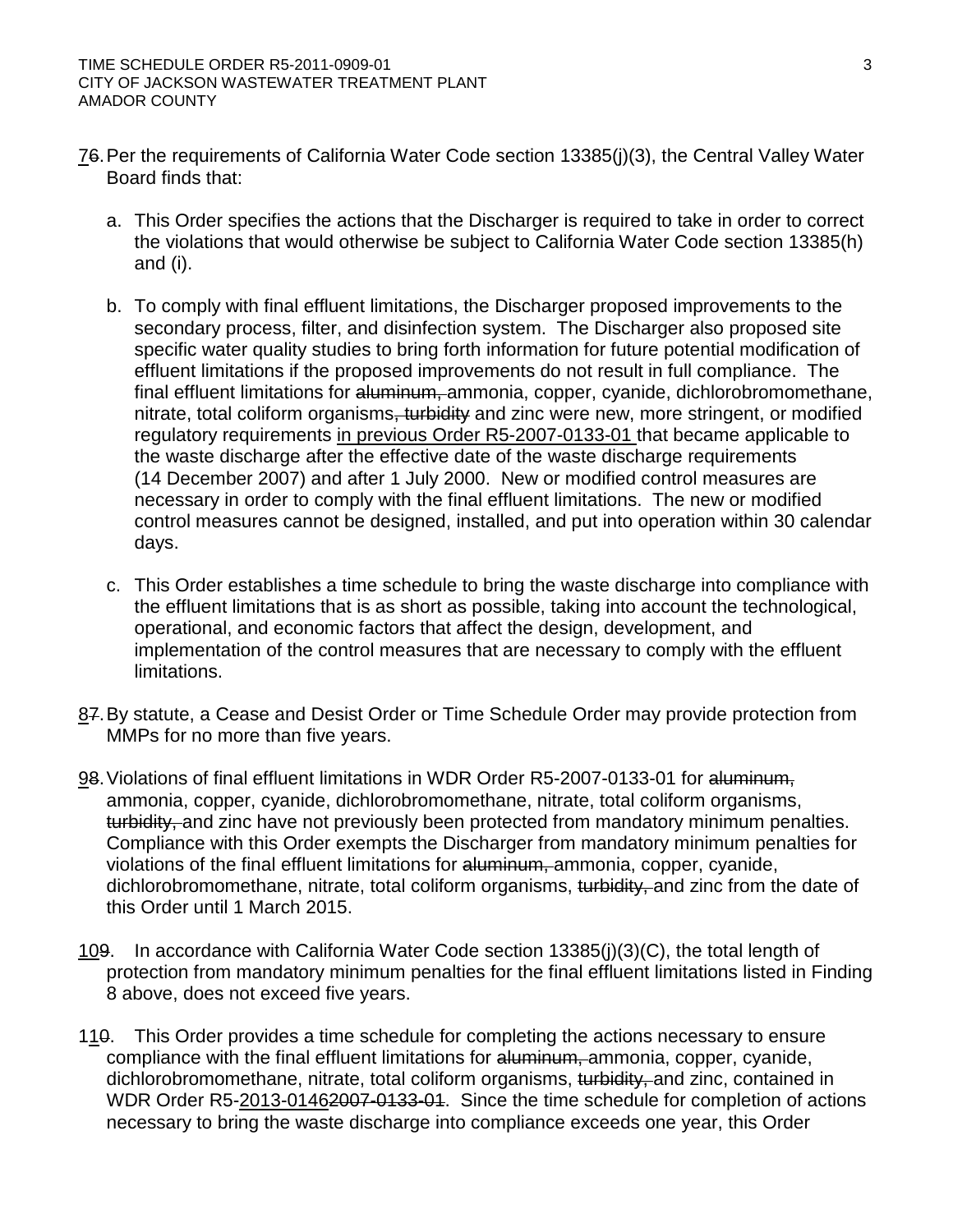includes interim effluent limitations and interim requirements and dates for their achievement.

11. This Order includes new, performance-based interim effluent limitations for aluminum, ammonia, copper, cyanide, dichlorobromomethane, nitrate, total coliform organisms, turbidity, and zinc. The interim effluent limitations are based on the current treatment plant performance or are carried over from TSO R5-2011-0909-01.The interim effluent limitations for total coliform organisms are based on the treatment capability of a secondary treatment plant (23 MPN/per 100 mL, as a 7-day median and 240 MPN/100 mL). The interim effluent limitations for turbidity are based on the treatment capability of the Facility between January 2008 and May 2012; a daily average of 5.0 NTU and a maximum of 13.6 NTU, at any time.

The interim effluent limitations consist of statistically calculated performance-based average monthly and maximum daily effluent limits derived using sample data provided by the Discharger. The interim effluent limitations were developed using the statistical based approach provided in EPA's *Technical Support Document for Water Quality-Based Toxics Control* (TSD). The TSD provides guidance on estimating the projected maximum effluent concentration using a lognormal distribution of the observed effluent concentrations at a desired confidence level, as detailed in Section 3.3 of the TSD. The multipliers in Table 3-1 of the TSD were used to calculate the  $99<sup>th</sup>$  percent confidence level and  $99<sup>th</sup>$  percentile of the data set based on the number of effluent samples and the coefficient of variation. The multipliers from the table were multiplied by the highest observed effluent concentration (MEC) to estimate the maximum expected effluent concentration; this value was used as the interim effluent limitations for the average monthly effluent limit (AMEL). The interim performance-based maximum daily effluent limitations (MDELs) were established in accordance with section 1.4 and Table 2 of the *Policy for Implementation of Toxics*  Standards for Inland Surface Waters, Enclosed Bays, and Estuaries of California (SIP), by multiplying the interim AMEL by the MDEL/AMEL multiplier.

Effluent data from January 2008 through May 2012 was used to calculate the interim effluent limitations in the table below. The following summarizes the calculations of the daily maximum and average monthly interim effluent limitations for these constituents: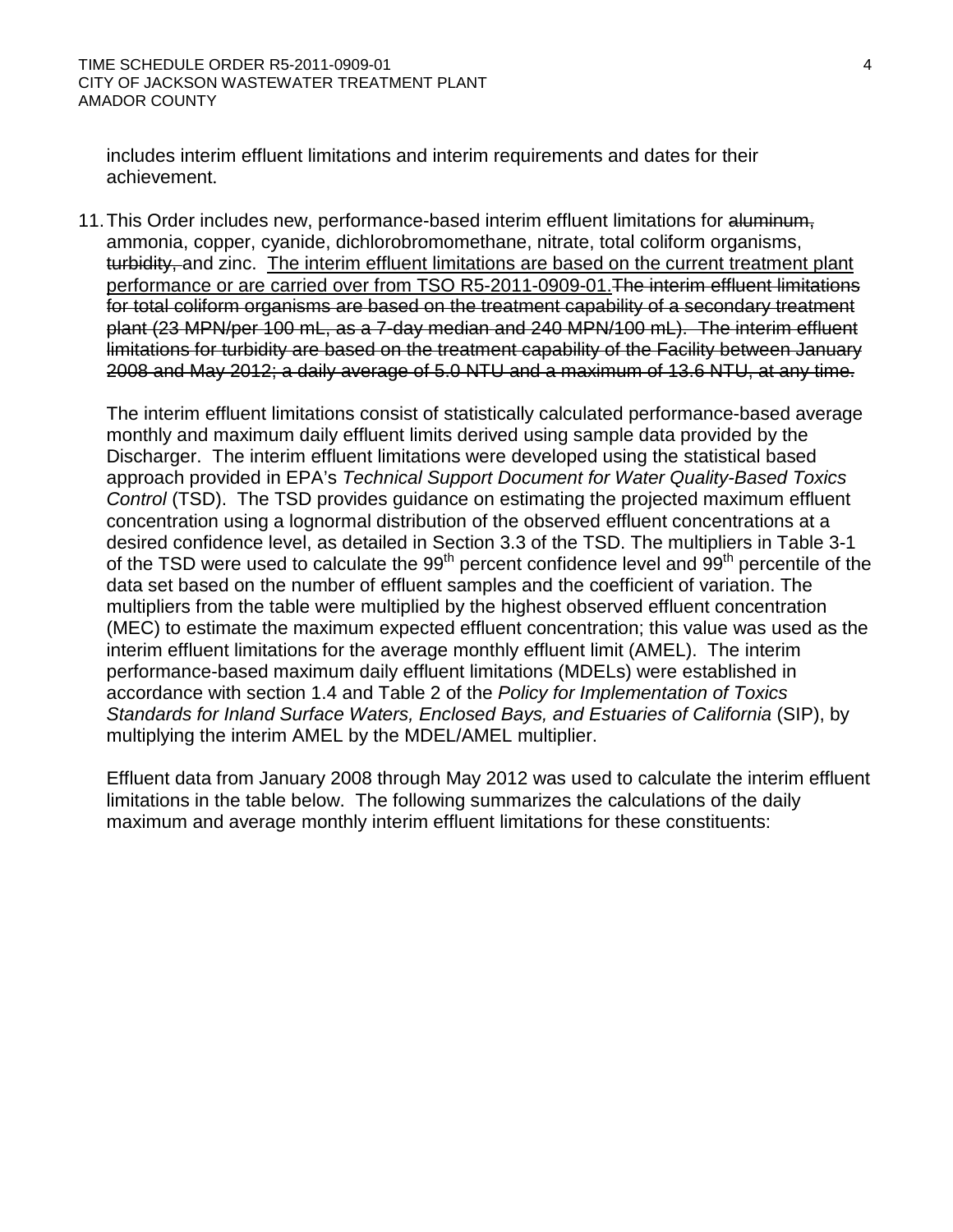#### TIME SCHEDULE ORDER R5-2011-0909-01 5 STATES AND RESIDENCE AND RESIDENCE ASSESSED. CITY OF JACKSON WASTEWATER TREATMENT PLANT AMADOR COUNTY

| <b>Parameter</b>                  | <b>Units</b> | <b>MEC</b>                     | <b>Number</b><br>of Data<br><b>Points</b> | <b>Mean</b> | <b>Standard</b><br><b>Deviation</b> | <b>Coefficient</b><br>οf<br><b>Variation</b> | <b>MDEL/</b><br><b>AMEL</b><br><b>Multiplier</b> | <b>Interim</b><br>Average<br><b>Monthly</b><br><b>Effluent</b><br>Limitation <sup>2</sup> | <b>Interim</b><br><b>Maximum</b><br>Daily<br><b>Effluent</b><br>Limitation |
|-----------------------------------|--------------|--------------------------------|-------------------------------------------|-------------|-------------------------------------|----------------------------------------------|--------------------------------------------------|-------------------------------------------------------------------------------------------|----------------------------------------------------------------------------|
| Aluminum, Total<br>Recoverable    | $\mu g/L$    | 360                            | 54                                        | 443.8       | 88.4                                | 0.78                                         | 2.26                                             | 684                                                                                       | 4550                                                                       |
| Copper, Total<br>Recoverable      | $\mu$ g/L    | 9.7                            | 53                                        | 4.36        | 1.58                                | 0.36                                         | 1.60                                             | 14                                                                                        | 22                                                                         |
| Cvanide, Total<br>Recoverable     | $\mu$ g/L    | 13                             | 54                                        | 3.61        | 2.44                                | 0.68                                         | 2.13                                             | 23                                                                                        | 49                                                                         |
| Dichlorobromomethane              | $\mu$ g/L    | 10                             | 55                                        | 2.56        | 2.35                                | 0.92                                         | 2.43                                             | 21                                                                                        | 51                                                                         |
| Zinc. Total Recoverable           | $\mu$ g/L    | 170                            | 54                                        | 95.8        | 20.5                                | 0.21                                         | 1.35                                             | 210                                                                                       | 285                                                                        |
| Ammonia Nitrogen, Total<br>(as N) | mg/L         | 10 <sup>4</sup>                | 1361                                      | 1.90        | 1.64                                | 0.86                                         | 2.36                                             | 7.5                                                                                       | 18                                                                         |
|                                   | lbs/day      | --<br>$\overline{\phantom{0}}$ | --                                        | $- -$       | --                                  | =                                            | $\equiv$                                         | <u>44</u>                                                                                 | 107                                                                        |
| Nitrate (as N)                    | mg/L         | 124                            | 230                                       | 26.8        | 22.9                                | 0.85                                         | 2.35                                             | 151                                                                                       | 355                                                                        |

<sup>1</sup> Maximum daily/average monthly effluent limit multiplier extrapolated from Table 2 of the SIP.<br><sup>2</sup> 99% confidence level upper limit value from the Technical Support Document for Water Quality-based Toxics Control used

a<br>
Interim maximum daily effluent limitation calculated from MDEL/AMEL multiplier.<br>
MEC was detected before new operational practices were introduced in 2012, in 2012 the MEC for ammonia was 1.3 mg/L.

- 132. The Central Valley Water Board finds that the Discharger can maintain compliance with the interim effluent limitations included in this Order. Interim effluent limitations are established when compliance with the final effluent limitations cannot be achieved by the existing Facility. Discharge of constituents in concentrations in excess of the final effluent limitations, but in compliance with the interim effluent limitations, can significantly degrade water quality and adversely affect the beneficial uses of the receiving stream on a long-term basis. The interim effluent limitations, however, establish an enforceable ceiling concentration until compliance with the final effluent limitation can be achieved.
- 143. If an interim effluent limit contained in this Order is exceeded, then the Discharger is subject to MMPs for that particular exceedance as it will no longer meet the exemption in Water Code 13385(j)(3). It is the intent of the Central Valley Water Board that a violation of an interim monthly effluent limitation subjects the Discharger to only one MMP for that monthly averaging period. In addition, a violation of an interim daily maximum effluent limit subjects the Discharger to one MMP for the day in which the sample was collected.

## **Other Regulatory Requirements**

- 154. California Water Code section 13300 states: "*Whenever a regional board finds that a discharge of waste is taking place or threatening to take place that violates or will violate requirements prescribed by the regional board, or the state board, or that the waste collection, treatment, or disposal facilities of a discharger are approaching capacity, the board may require the discharger to submit for approval of the board, with such modifications as it may deem necessary, a detailed time schedule of specific actions the discharger shall take in order to correct or prevent a violation of requirements*."
- 165. This Order was issued in accordance with Section 13300 of the California Water Code and established a time schedule for compliance.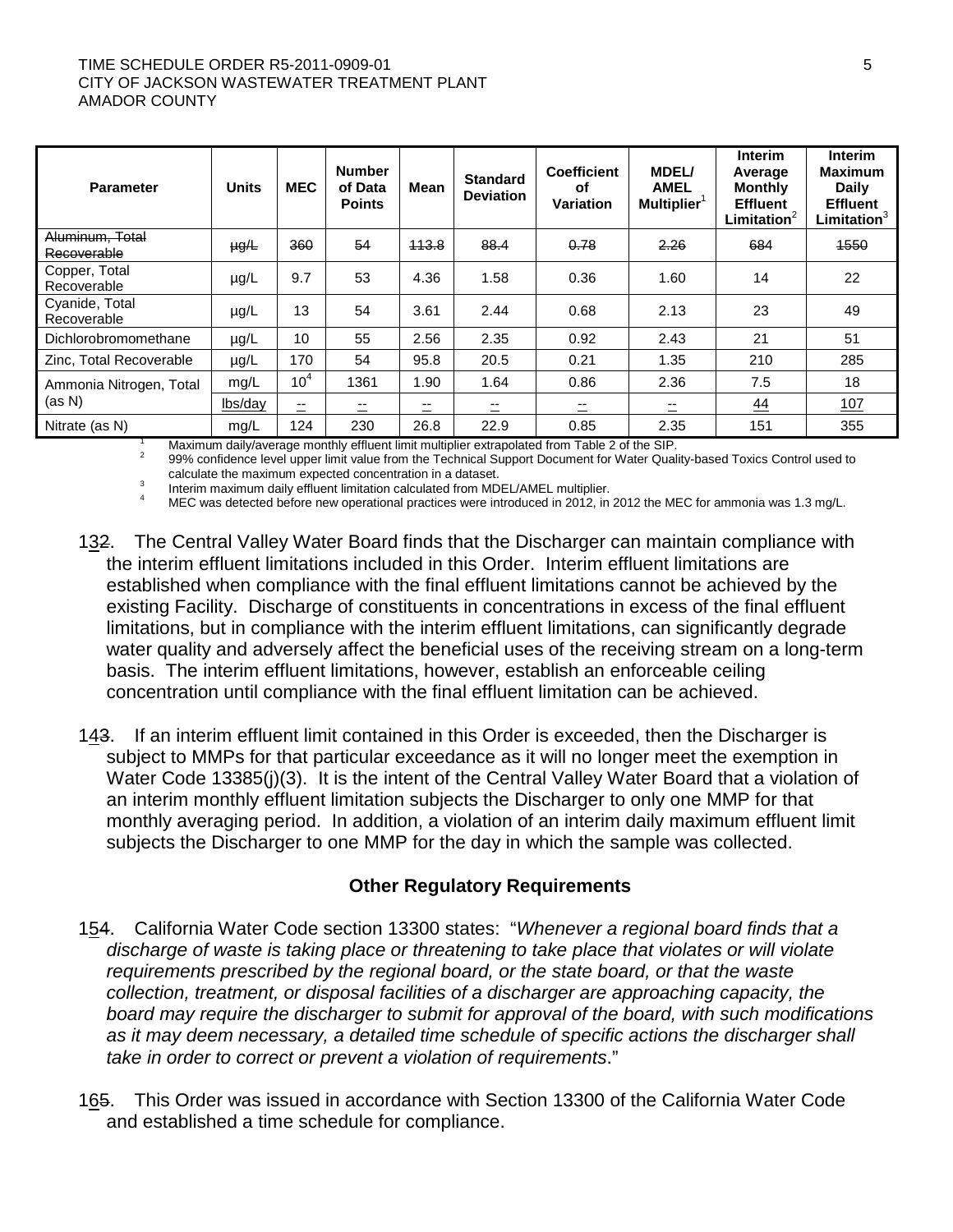- 176. Section 13267 of the California Water Code states in part: "*In conducting an investigation specified in subdivision (a), the regional board may require that any person who has discharged, discharges, or is suspected of having discharged or discharging, or who proposes to discharge waste within its region, or any citizen or domiciliary, or political agency or entity of this state who has discharged, discharges, or is suspected of having discharged or discharging, or who proposes to discharge, waste outside of its region that could affect the quality of waters within its region shall furnish, under penalty of perjury, technical or monitoring program reports which the regional board requires. The burden, including costs, of these reports shall bear a reasonable relationship to the need for the report and the benefits to be obtained from the reports. In requiring those reports, the regional board shall provide the person with a written explanation with regard to the need for the reports, and shall identify the evidence that supports requiring that person to provide the reports.*"
- 187. The Discharger owns and operates the wastewater treatment plant and sewage collection system which is subject to this Order. The technical and monitoring reports required by this Order are necessary to determine compliance with the WDRs and with this Order.
- 4819. Issuance of this Order is exempt from the provisions of the California Environmental Quality Act (Pub. Resources Code, § 21000 et seq.) ("CEQA") pursuant to Water Code section 13389, since the adoption or modification of a NPDES permit for an existing source is statutorily exempt and this Order only serves to implement a NPDES permit (*Pacific Water Conditioning Ass'n, Inc. v. City Council of City of Riverside* (1977) 73 Cal.App.3d 546, 555- 556.).
- 1920. On 10 December 2009, the Central Valley Water Board adopted Resolution No. R5-2009-0114 to provide explicit authority to the Executive Officer to issue or modify time schedule orders, and to make this authority known to the public and regulated community.
- 2021. The Central Valley Water Board has notified the Discharger and interested agencies and persons of its intent to adopt this amended Time Schedule Order for this discharge and has provided them with an opportunity to submit their written views and recommendations. No adverse comments were received during the 30-day public comment period. Therefore, this Order is issued by the Executive Officer of the Central Valley Water Board.

# **IT IS HEREBY ORDERED THAT:**

1. Pursuant to California Water Code Section 13300, the Discharger shall comply with the following time schedule to ensure completion of the compliance project described in Finding 45, above: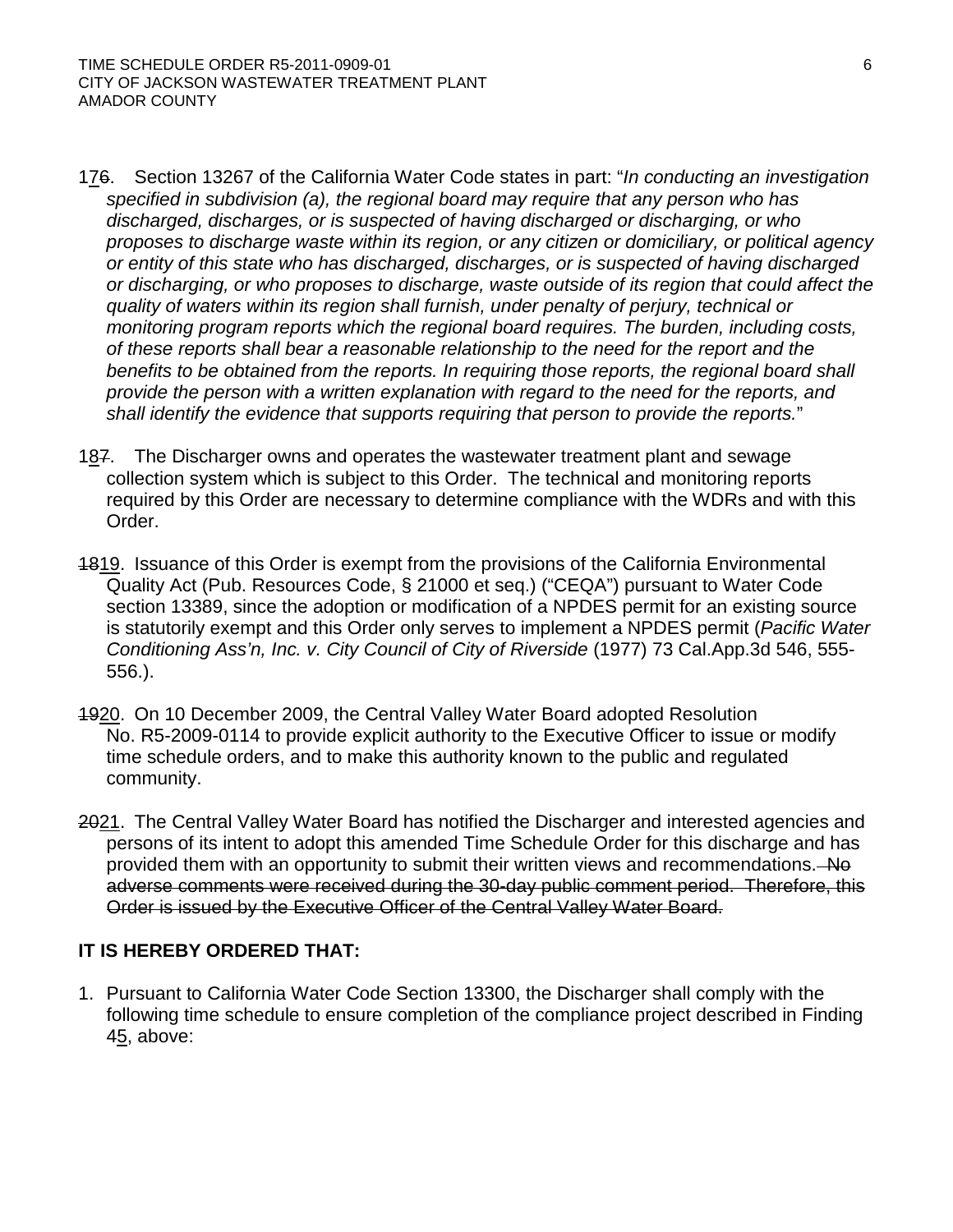| Task                                                                                                                                                                       | <b>Compliance Date</b>                       |  |  |  |  |
|----------------------------------------------------------------------------------------------------------------------------------------------------------------------------|----------------------------------------------|--|--|--|--|
| Submit New or Updated Pollution Prevention Plan for aluminum,<br>ammonia, copper, cyanide, dichlorobromomethane, nitrate, total<br>coliform organisms, turbidity, and zinc | Submitted                                    |  |  |  |  |
| Move Point of Chlorination to after filtration                                                                                                                             | Completed                                    |  |  |  |  |
| Complete Planning, Design, and Bid Process for pH, DO, SCADA<br>Monitoring, Recording, Controls, and Alarms                                                                | Completed                                    |  |  |  |  |
| Complete Planning, Design, and Bid Process for Alkalinity<br>Adjustment System, Prefilter Coagulation/Flocculation improvements,<br>and Increase in Chlorine Mixing Energy | 30 January 2014                              |  |  |  |  |
| Complete Construction of pH, DO, SCADA Monitoring, Recording,<br>Controls, and Alarms                                                                                      | 1 March 2014                                 |  |  |  |  |
| Complete Construction of Alkalinity Adjustment System, Prefilter<br>Coagulation/Flocculation improvements, and Increase in Chlorine<br>Mixing Energy                       | 1 December 2014                              |  |  |  |  |
| Comply with Final Effluent Limitations for aluminum, ammonia,<br>copper, cyanide, dichlorobromomethane, nitrate, total coliform<br>organisms, turbidity, and zinc          | 1 March 2015                                 |  |  |  |  |
| Submit Progress Reports <sup>1</sup>                                                                                                                                       | Each of the above<br><b>Compliance Dates</b> |  |  |  |  |
| 1<br>The progress reports shall detail the steps taken to comply with this Order, including documentation showing                                                          |                                              |  |  |  |  |

completion of tasks, construction progress, evaluation of the effectiveness of the implemented measures, and assessment of whether additional measures are necessary to meet the compliance dates.

- 2. The following interim effluent limitations for aluminum, ammonia, copper, cyanide, dichlorobromomethane, nitrate, total coliform organisms, turbidity, and zinc shall be effective upon adoption of this Order, and shall apply in lieu of the corresponding final effluent limitations in WDR Order R5-2013-01462007-0133-01. The Discharger shall maintain compliance with the following interim effluent limitations through **28 February 2015,** or when the Discharger is able to come into compliance with the final effluent limitations shown in Finding 2, whichever is sooner.
	- a. **Aluminum, ammonia, copper, cyanide, dichlorobromomethane, nitrate, and zinc.** Aluminum, ammonia, copper, cyanide, dichlorobromomethane, nitrate, and zinc in the effluent shall not exceed:

| <b>Parameter</b>            | <b>Units</b> | <b>Average Monthly</b> | <b>Maximum Daily</b> |
|-----------------------------|--------------|------------------------|----------------------|
| Aluminum, Total Recoverable | $\mu$ g/L    | 684                    | 1550                 |
| Ammonia, as N               | mq/L         | 7.5                    | 18                   |
|                             | lbs/day      | <u>44</u>              | 10                   |
| Copper, Total Recoverable   | µg/L         | 14                     | 22                   |
| Cyanide, Total              | µg/L         | 23                     | 49                   |
| Dichlorobromomethane        | µg/L         | 21                     | 51                   |
| Nitrate, as N               | mq/L         | 151                    | 355                  |
| Zinc, Total Recoverable     | µg/l         | 210                    | 285                  |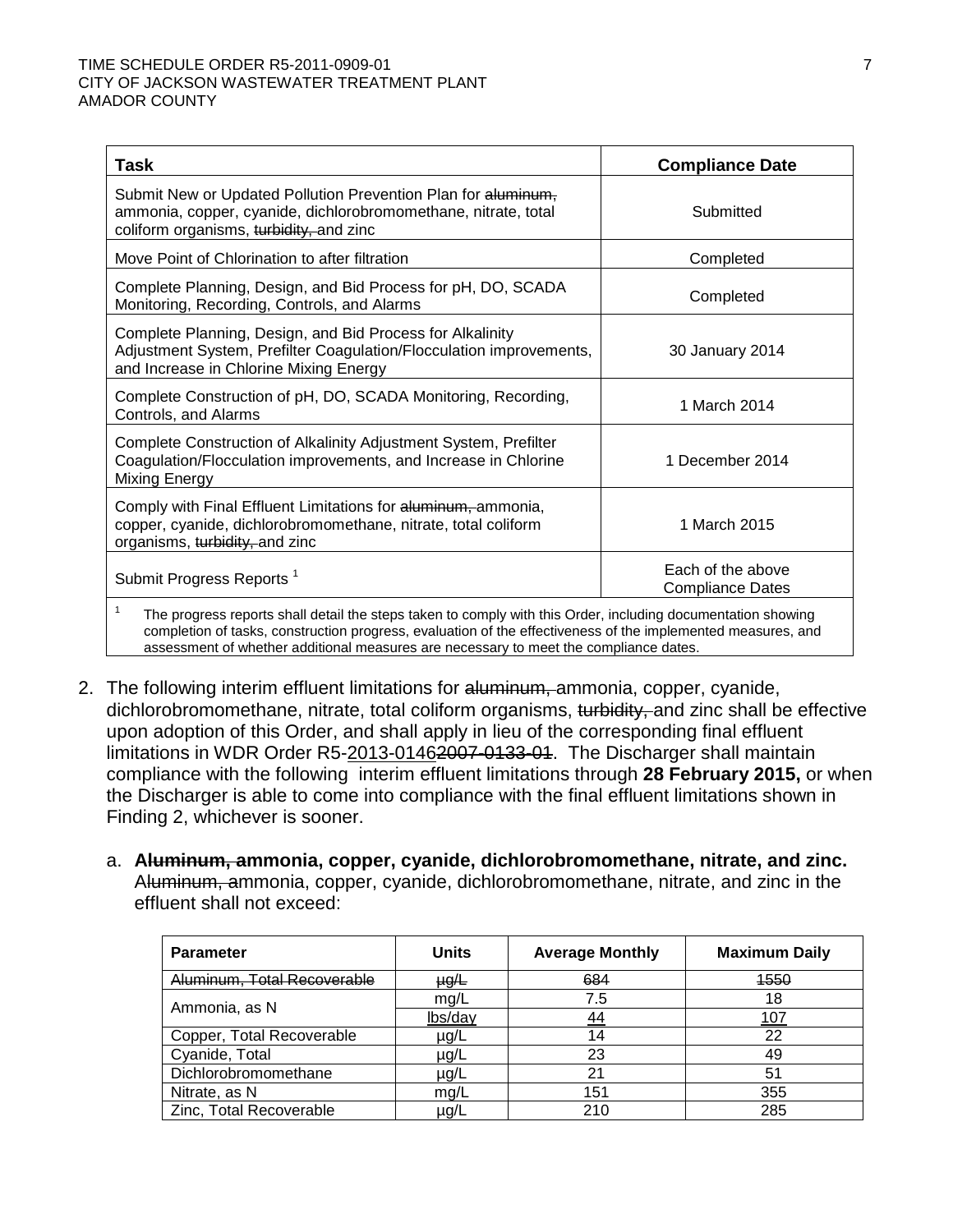- b. T**otal Coliform Organisms** <sup>[1](#page-3-0)</sup>. Total coliform organisms in the effluent shall not exceed:
	- i. 23 MPN/per 100 mL, as a 7-day median; and
	- ii. 240 MPN/100 mL, more than once in any 30-day period.
- c. **Turbidity**. Turbidity in the effluent shall not exceed:
	- i. 5.0 NTU, as a daily average;
	- ii. 13.6 NTU, at any time.
- 3. Any person signing a document submitted under this Order shall make the following certification:

*"I certify under penalty of law that I have personally examined and am familiar with the information submitted in this document and all attachments and that, based on my knowledge and on my inquiry of those individuals immediately responsible for obtaining the information, I believe that the information is true, accurate, and complete. I am aware that there are significant penalties for submitting false information, including the possibility of fine and imprisonment."*

If, in the opinion of the Executive Officer, the Discharger fails to comply with the provisions of this Order, the Executive Officer may refer this matter to the Attorney General for judicial enforcement, may issue a complaint for administrative civil liability, or may take other enforcement actions. Failure to comply with this Order or with the WDRs may result in the assessment of Administrative Civil Liability of up to \$10,000 per violation, per day, depending on the violation, pursuant to the Water Code, including sections 13268, 13350 and 13385. The Central Valley Water Board reserves its right to take any enforcement actions authorized by law.

Any person aggrieved by this action of the Central Valley Water Board may petition the State Water Board to review the action in accordance with Water Code section 13320 and California Code of Regulations, title 23, sections 2050 and following. The State Water Board must receive the petition by 5:00 p.m., 30 days after the date of this Order, except that if the thirtieth day following the date of this Order falls on a Saturday, Sunday, or state holiday, the petition must be received by the State Water Board by 5:00 p.m. on the next business day. Copies of the law and regulations applicable to filing petitions may be found on the Internet at:

[http://www.waterboards.ca.gov/public\\_notices/petitions/water\\_quality](http://www.waterboards.ca.gov/public_notices/petitions/water_quality) or will be provided upon request.

 <sup>1</sup> The interim effluent limitations for total coliform organisms are based on the treatment capability of a secondary treatment plant